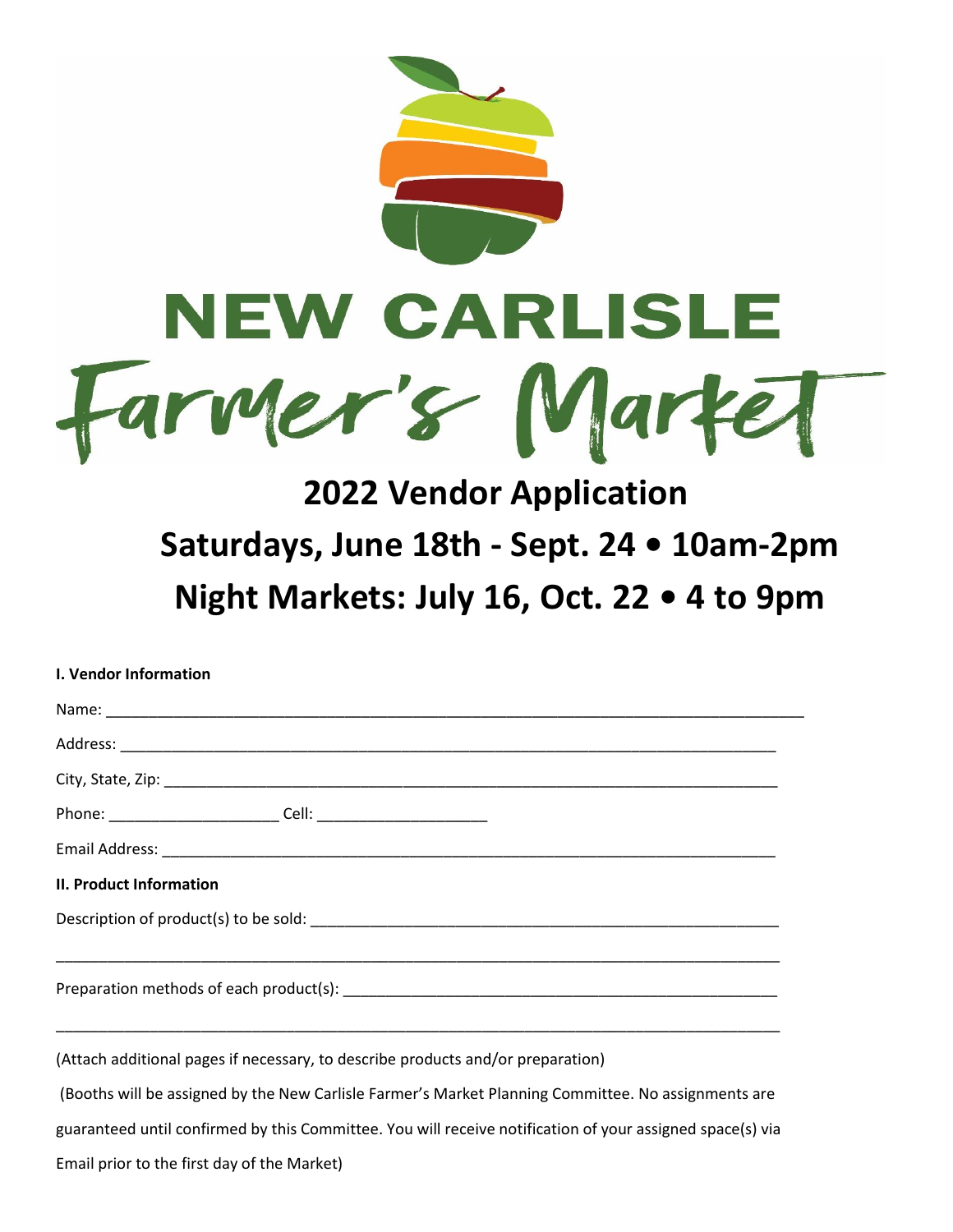# **III. Terms and Agreement**

| I have read and agree that the information contained in this application is true and accurate. I further |  |  |
|----------------------------------------------------------------------------------------------------------|--|--|
| understand I will be required to follow the rules adopted by the New Carlisle Farmer's Market as well as |  |  |
| execute a liability waiver prior to setting up for the Market this summer.                               |  |  |
|                                                                                                          |  |  |
|                                                                                                          |  |  |
| Please send all Vendor Payments to                                                                       |  |  |
| <b>New Carlisle Farmers Market</b>                                                                       |  |  |
| 113 W Jefferson Street New Carlisle, Ohio 45344                                                          |  |  |
| NCFMarket@gmail.com                                                                                      |  |  |
| Contact US:                                                                                              |  |  |
| 937-543-5770                                                                                             |  |  |
| www.NewCarlisleFarmersMarket.org                                                                         |  |  |
| <b>Farmer's Market Officials Only</b>                                                                    |  |  |
| Vendor Application Fee Paid: _______Yes ___________No                                                    |  |  |
| Method of Payment: ____Cash _____Check (Check No. _______________)                                       |  |  |
| Market Official Signature: _____________________________ Date: ___/___/____                              |  |  |
|                                                                                                          |  |  |
| Updated 3/2022                                                                                           |  |  |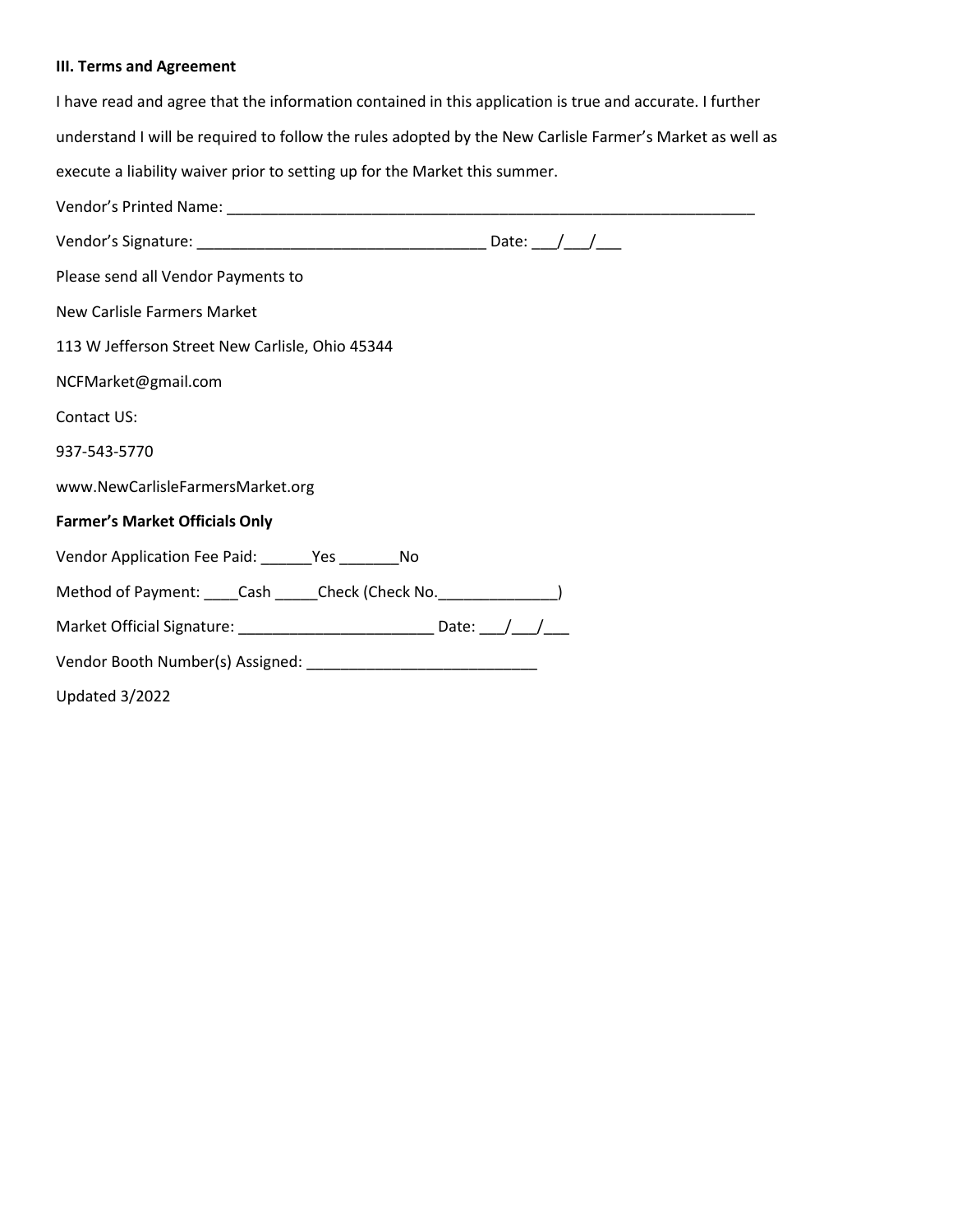## **City of New Carlisle RELEASE AND WAIVER OF LIABILITY AND INDEMNITY AGREEMENT**

IN CONSIDERATION for being permitted to set up a Farmer's Market vendor booth in New Carlisle, Ohio, by the

City of New Carlisle ("City") for any purpose, including, but not limited to the sale of merchandise, the display of

items or animals, the distribution of information, the undersigned, for himself or herself and any personal representatives, heirs, and next of kin, hereby acknowledges, agrees and represents that he or she has, immediately upon entering or participating in said Farmer's Market and carefully considered such premises and facilities. It is further warranted that such participation in said Farmer's Market for sale, display or distribution purposes constitutes an acknowledgment that such Farmer's Market and all facilities and equipment thereon has been inspected and carefully considered and that the undersigned finds and accepts same as being safe and reasonably suited for the purpose of such observation.

IN FURTHER CONSIDERATION OF BEING PERMITTED TO PARTICIPATE IN SUCH FARMER'S MARKET, THE UNDERSIGNED HEREBY AGREES TO THE FOLLOWING:

1. THE UNDERSIGNED HEREBY RELEASES, WAIVES, DISCHARGES AND COVENANTS NOT TO SUE the City and all branches thereof, its Council Members, officers, employees, and agents (hereinafter referred to as "releasees") from all liability to the undersigned, his personal representatives, assigns, heirs, and next of kin for any loss or damages, and any claim or demands therefore on account of injury to the person or property or resulting in death of the undersigned, whether caused by the negligence of the releasees or otherwise while the undersigned is participating in, or about the Farmer's Market or any facilities or equipment therein.

2. THE UNDERSIGNED HEREBY AGREES TO INDEMNIFY AND SAVE AND HOLD HARMLESS the releasees and each of them from any loss, liability, damage or cost they or any other person may incur due to the presence of the undersigned in, upon or about the City premises or in any way observing or using any facilities or equipment whether caused by the negligence of the releasees or otherwise and occurring at any location public or private.

3. THE UNDERSIGNED HEREBY ASSUMES FULL RESPONSIBILITY FOR AND RISK OF BODILY INJURY, DEATH OR PROPERTY DAMAGE due to negligence of release or otherwise while in, about, or upon the premises of the City and/or while participating in Farmer's Market or any facilities or equipment thereon at any location public or private. THE UNDERSIGNED further expressly agrees that the foregoing RELEASE, WAIVER AND INDEMNITY AGREEMENT is intended to be as broad and inclusive as is permitted by the law of the State of Ohio and that if any portion thereof is held invalid, it is agreed that the balance shall, notwithstanding, continue in full legal force and effect.

THE UNDERSIGNED HAS READ AND VOLUNTARILY SIGNS THE RELEASE AND WAIVER OF LIABILITY AND INDEMNITY AGREEMENT, and further agrees that no oral representations, statements or inducement apart from the foregoing written agreement have been made. I HAVE READ AND UNDERSTAND THIS DOCUMENT AND RELEASE.

**Date\_\_\_\_\_\_\_\_\_\_\_\_\_\_\_\_\_ Print Name \_\_\_\_\_\_\_\_\_\_\_\_\_\_\_\_\_\_\_\_\_\_\_\_\_\_\_\_\_\_\_\_\_\_\_\_\_\_\_\_\_\_\_\_\_\_**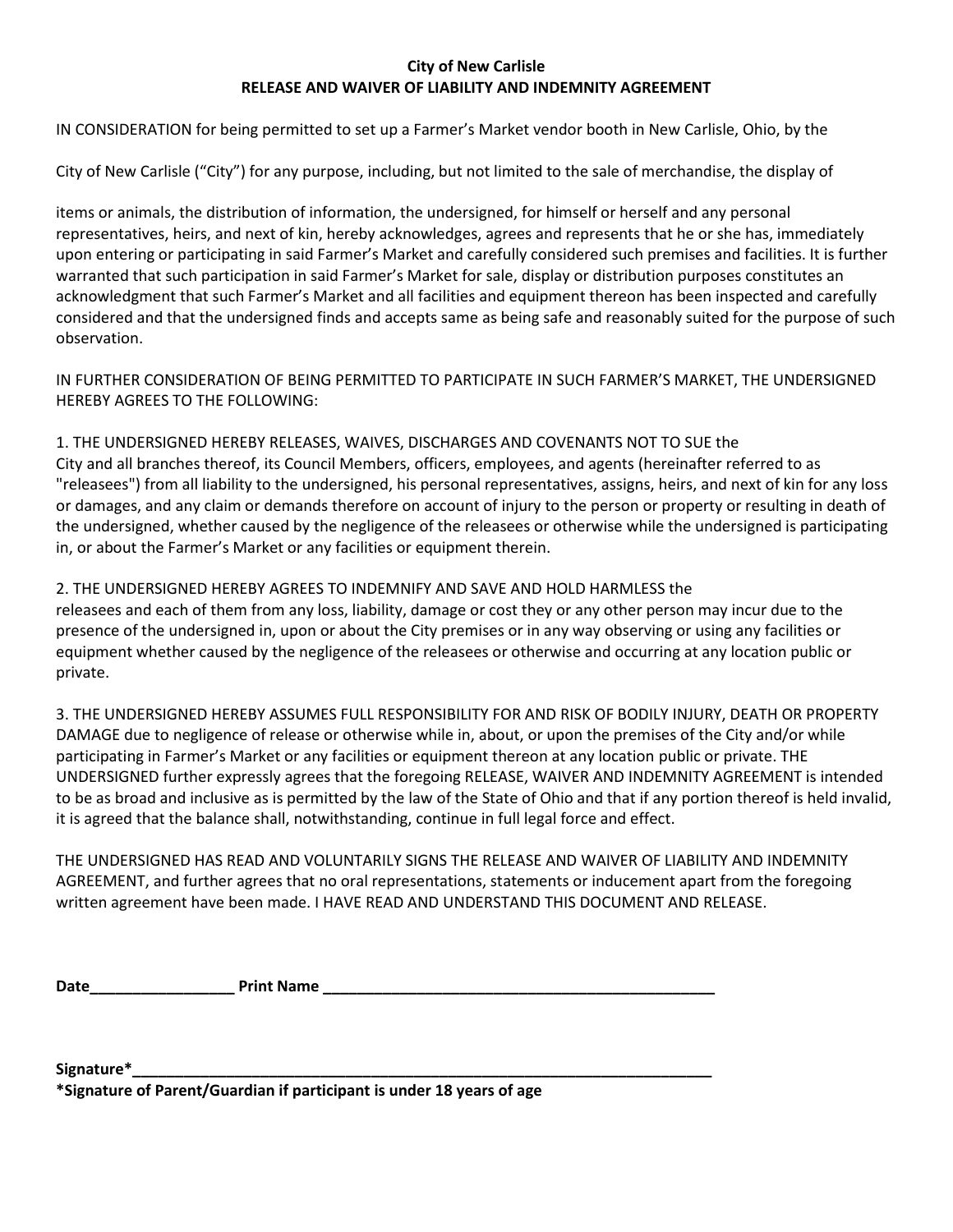### **New Carlisle Farmer's Market**

### **RELEASE AND WAIVER OF LIABILITY AND INDEMNITY AGREEMENT**

IN CONSIDERATION for being permitted to set up a Farmer's Market vendor booth in New Carlisle, Ohio, by the

New Carlisle Farmer's Market ("Market") for any purpose, including, but not limited to the sale of merchandise, the display of items or animals, the distribution of information, the undersigned, for himself or herself and any personal representatives, heirs, and next of kin, hereby acknowledges, agrees and represents that he or she has, immediately upon entering or participating in said Farmer's Market and carefully considered such premises and facilities. It is further warranted that such participation in said Farmer's Market for sale, display or distribution purposes constitutes an acknowledgment that such Farmer's Market and all facilities and equipment thereon has been inspected and carefully considered and that the undersigned finds and accepts same as being safe and reasonably suited for the purpose of such observation.

IN FURTHER CONSIDERATION OF BEING PERMITTED TO PARTICIPATE IN SUCH FARMER'S MARKET, THE UNDERSIGNED HEREBY AGREES TO THE FOLLOWING:

1. THE UNDERSIGNED HEREBY RELEASES, WAIVES, DISCHARGES AND COVENANTS NOT TO SUE the

Market and all branches thereof, its Council Members, officers, employees, and agents (hereinafter referred to as "releasees") from all liability to the undersigned, his personal representatives, assigns, heirs, and next of kin for any loss or damages, and any claim or demands therefore on account of injury to the person or property or resulting in death of the undersigned, whether caused by the negligence of the releasees or otherwise while the undersigned is participating in, or about the Farmer's Market or any facilities or equipment therein.

2. THE UNDERSIGNED HEREBY AGREES TO INDEMNIFY AND SAVE AND HOLD HARMLESS the releasees and each of them from any loss, liability, damage or cost they or any other person may incur due to the presence of the undersigned in, upon or about the Market premises or in any way observing or using any facilities or equipment whether caused by the negligence of the releasees or otherwise and occurring at any location public or private.

3. THE UNDERSIGNED HEREBY ASSUMES FULL RESPONSIBILITY FOR AND RISK OF BODILY INJURY, DEATH OR PROPERTY DAMAGE due to negligence of release or otherwise while in, about, or upon the premises of the Market and/or while participating in Farmer's Market or any facilities or equipment thereon at any location public or private. THE UNDERSIGNED further expressly agrees that the foregoing RELEASE, WAIVER AND INDEMNITY AGREEMENT is intended to be as broad and inclusive as is permitted by the law of the State of Ohio and that if any portion thereof is held invalid, it is agreed that the balance shall, notwithstanding, continue in full legal force and effect.

THE UNDERSIGNED HAS READ AND VOLUNTARILY SIGNS THE RELEASE AND WAIVER OF LIABILITY AND INDEMNITY AGREEMENT, and further agrees that no oral representations, statements or inducement apart from the foregoing written agreement have been made. I HAVE READ AND UNDERSTAND THIS DOCUMENT AND RELEASE.

**Date\_\_\_\_\_\_\_\_\_\_\_\_\_\_\_\_\_ Print Name \_\_\_\_\_\_\_\_\_\_\_\_\_\_\_\_\_\_\_\_\_\_\_\_\_\_\_\_\_\_\_\_\_\_\_\_\_\_\_\_\_\_\_\_\_\_** 

**Signature\*\_\_\_\_\_\_\_\_\_\_\_\_\_\_\_\_\_\_\_\_\_\_\_\_\_\_\_\_\_\_\_\_\_\_\_\_\_\_\_\_\_\_\_\_\_\_\_\_\_\_\_\_\_\_\_\_\_\_\_\_\_\_\_\_\_\_\_\_** 

**\*Signature of Parent/Guardian if participant is under 18 years of age**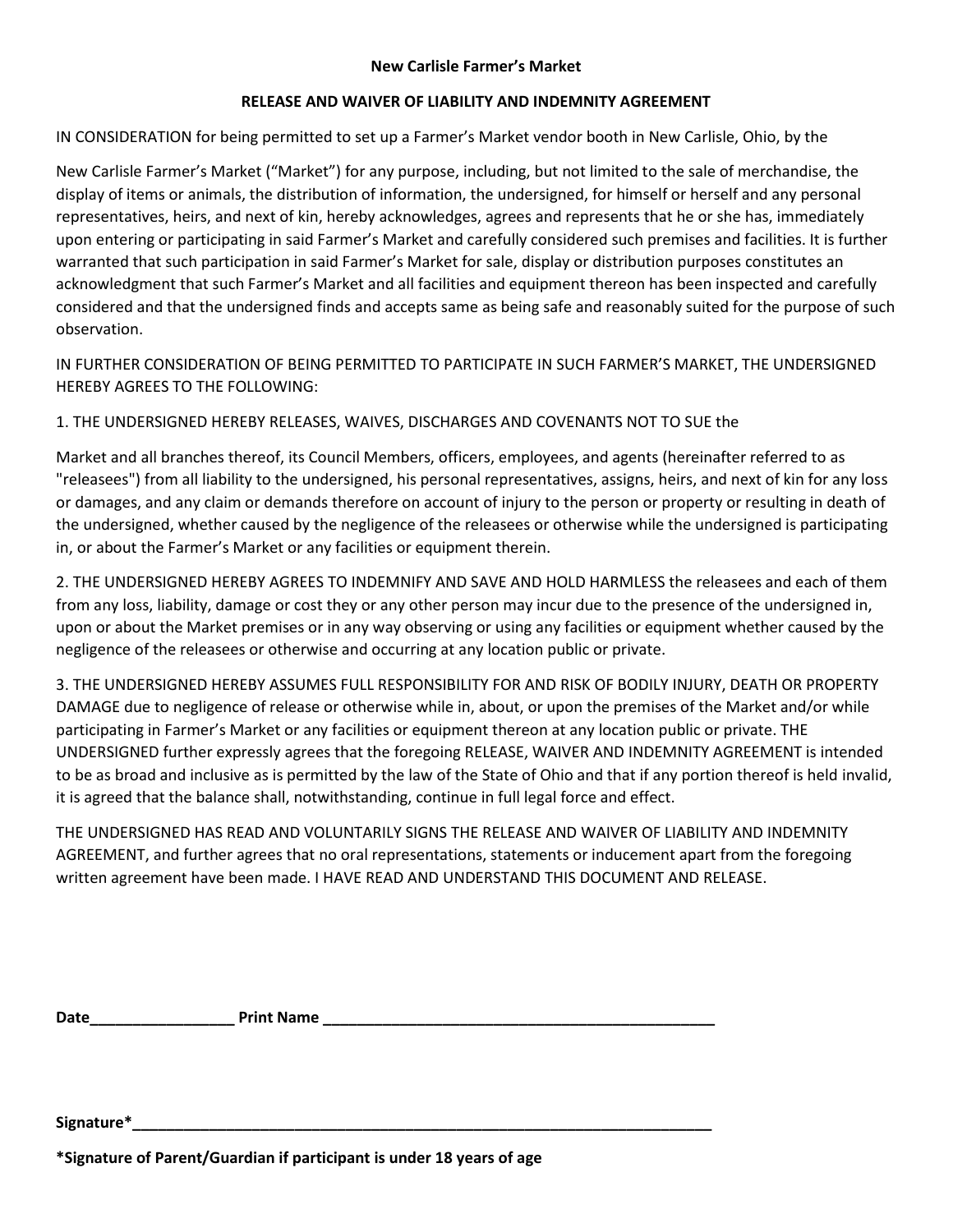1. As used herein, "Vendor" shall refer to any merchant, individual, or company who has been approved by the New Carlisle Farmer's Market Board of Directors, ("Committee") and/or Market Manager ("Manager") to conduct business and/or provide information at the New Carlisle Farmer's Market ("Market"). "Merchant" shall refer to any business with an established, permanent storefront in New Carlisle (the "City").

2. Only approved Vendors shall be permitted to participate in the Market. In order to gain approval, a potential vendor must submit a completed, signed application along with a \$100 vendor fee; the application must be approved by the Committee, and the vendor must sign the Waiver Agreement for the City and market. The vendor will receive a \$25 credit if they miss less than 3 market days, including night markets. There will also be a \$50 deposit for any night markets that must be paid a month before the date of the night market.

3. The goal of this document is to create a Market environment that is fun, fair and profitable to all involved. Your success is our success. Toward that end, if you have questions or concerns regarding your participation or experience with the Market, please direct them to any member of the Market Committee, or on Market Days to the Market Manager.

4. Vendors MUST leave at least four (4) feet of space for wheelchairs to maneuver through the market. This is Federal Law and is NONNEGOTIABLE. ALL TENTS must be weighed down in some way. This is for everyone's safety.

5. Vendors may be assigned space(s) for the Market for the duration/ part of the season. Vendors will be expected to use their assigned space(s) each week of the Market if so assigned. The Market reserves the right to move any vendor as it sees fit.

6. Vendors will not be permitted to sell merchandise in direct competition with Merchants.

a. All merchandise sold must be approved by the market manager or staff before it can be sold at the market. If merchandise is not approved before a vendor begins that day to sell that said item, the vendor could be asked to cease sale of the merchandise immediately. This is to prevent too many of the same items being sold at the market so each vendor can equal opportunity to sell their items.

7. Vendors who know they will miss a Market date are to notify the Manager in advance so that the Market can be planned accordingly.

8. At the discretion of the Market staff, Vendor spaces may be assigned or reassigned at any time.

9. Night Markets will require a \$50 deposit to confirm space(s) minimum of one week in advance. Failure of Vendor(s) to put the deposit up in advance will result in the Vendor not being allowed to attend the Market. The deposit will only be refunded to the vendor if they attend the Night Market in which the deposit was intended for and follow rules as required.

10. There is no cost to attend the Market other than the application fee.

11. No electric service is available. Generators are not allowed unless pre-approved by the Market.

12. **Day Markets:** Registration & set up for Day Markets will begin at 9:00am each Saturday the Market is open. You may park & unload your vehicle by your Vendor space to load and unload only, not during setup. All vehicles must be moved from vendor areas no later than 9:45am and will not be allowed back in vendor areas until 2:00pm.

 **Night Markets:** all criteria will be the same as the Day Markets except the times. Registration & setup will begin at 2:30pm with Vendor vehicles being moved no later than 3:30pm. No Vendors vehicles will be allowed back in the vendor area before 9:00pm. NO EXCEPTIONS.

13. All displays must be set up and ready for business by the opening time of the Market. Any Vendor not setup by the opening time of the Market may be considered "absent" by the Market and lose any assigned space. Vendors will need to be open the entire time of the Market that day. Setup and/or teardown of a Vendor's space must NOT interfere with another Vendor's space. (Please be courteous to your neighbors).

14. Vendors are not to tear down before 2 pm unless approved by the Market Manager or staff.